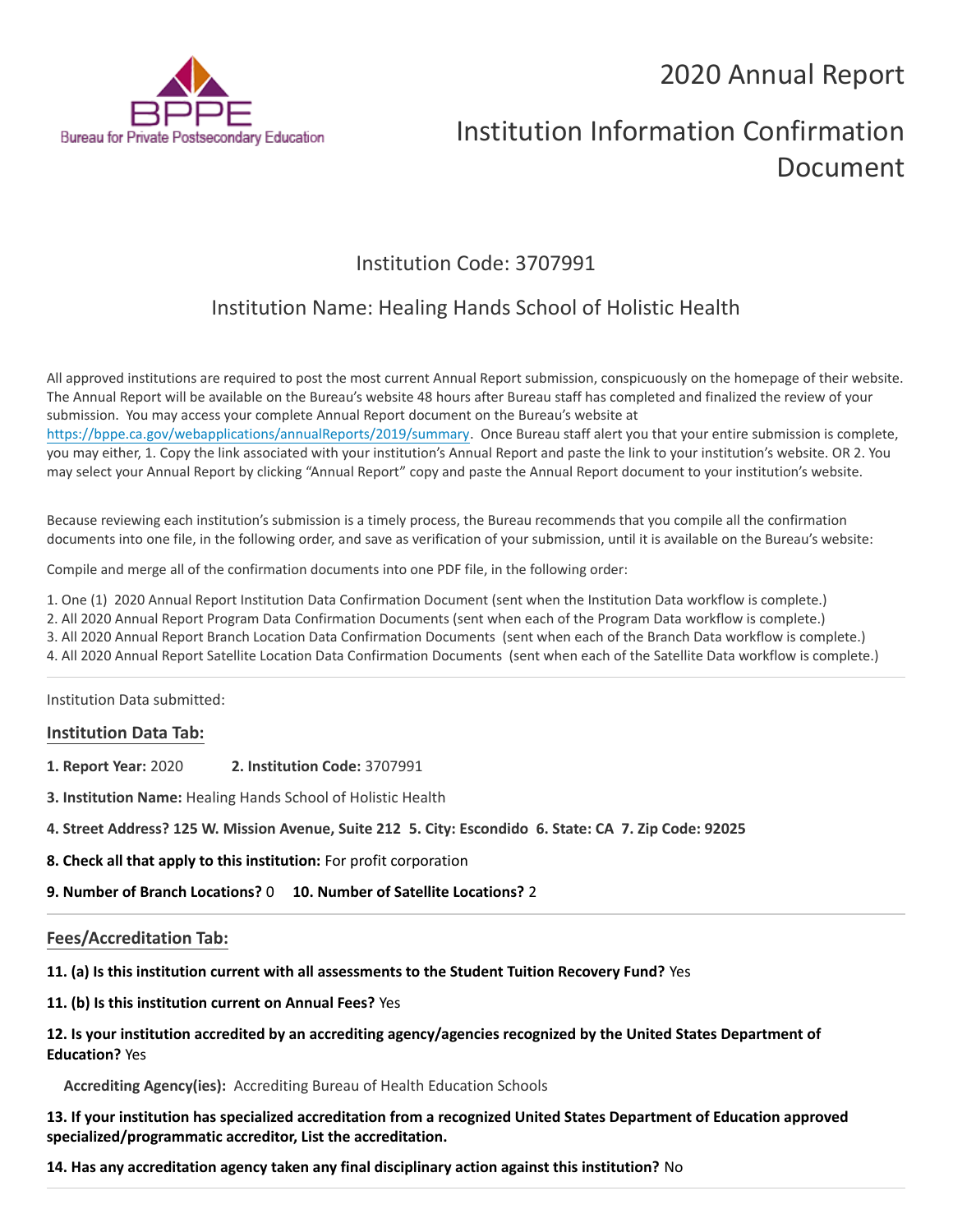#### **Financial Tab:**

#### **15. Does your institution participate in federal financial aid programs under Title IV of the Federal Higher Education Act? Yes**

What is the total amount of Title IV funds received by your institution in this Reporting Year? \$562,718.00

#### **16. Does your institution participate in veterans' financial aid education programs?** Yes

What is the total amount of veterans' financial aid funds received by your institution in this Reporting Year? \$179,897.00

#### **17. Does your institution participate in the Cal Grant program?** Yes

What is the total amount of Cal Grant funds received by your institution in this Reporting Year? \$0.00

**18. Is your institution on the California's Eligible Training Provider List (ETPL)?** Yes

#### **19. Is your institution receiving funds from the Workforce Innovation and Opportunity Act (WIOA) Program?** Yes

**19a. What is the total amount of WIOA funds received by your institution in this Reporting Year?**: \$33,778.00

**20. Does your Institution participate in, or offer, any other state or federal government financial aid programs? (i.e., vocational rehab…)** : Yes

If yes, please provide the name of the financial aid program. Vocational Rehab

What is the total amount of any other state of federal funds received by your institution in the reporting year? \$28,345.09

#### **21. The percentage of institutional income that was derived from public funding.** 64

**22. Does your Institution participate in, or offer any non-government financial aid programs? (i.e., private grants/loans, institutional grants/loans) : Yes**

**22a. You indicated "Yes" for #22, please provide the name of the financial aid programs below.**: Tribal Grant

**23. The percentage of institutional income in the reporting year derived from any non-government financial aid. : 1**

**24. Enter the most recent three-year cohort default rate reported by the U.S. Department of Education for this institution, if applicable.: 11**

**25. Provide the percentage of the students who attended this institution during this Reporting Year who received federal student loans to help pay their cost of education at the school.: 40**

**26. Provide the average amount of federal student loan debt of graduates who took out federal student loans at this institution. : \$7,300.00**

#### **Offerings Tab:**

- **27. Total number of students enrolled at this institution?** 389
- **28. Number of Doctorate Degree Programs Offered?** 0
- **29. Number of Students enrolled in Doctorate programs at this institution?** 0
- **30. Number of Master Degree Programs Offered?** 0
- **31. Number of Students enrolled in Master programs at this institution?** 0
- **32. Number of Bachelor Degree Programs Offered?** 0
- **33. Number of Students enrolled in Bachelor programs at this institution?** 0
- **34. Number of Associate Degree Programs Offered?** 0
- **35. Number of Students enrolled in associate programs at this institution?** 0
- **36. Number of Diploma or Certificate Programs Offered?** 2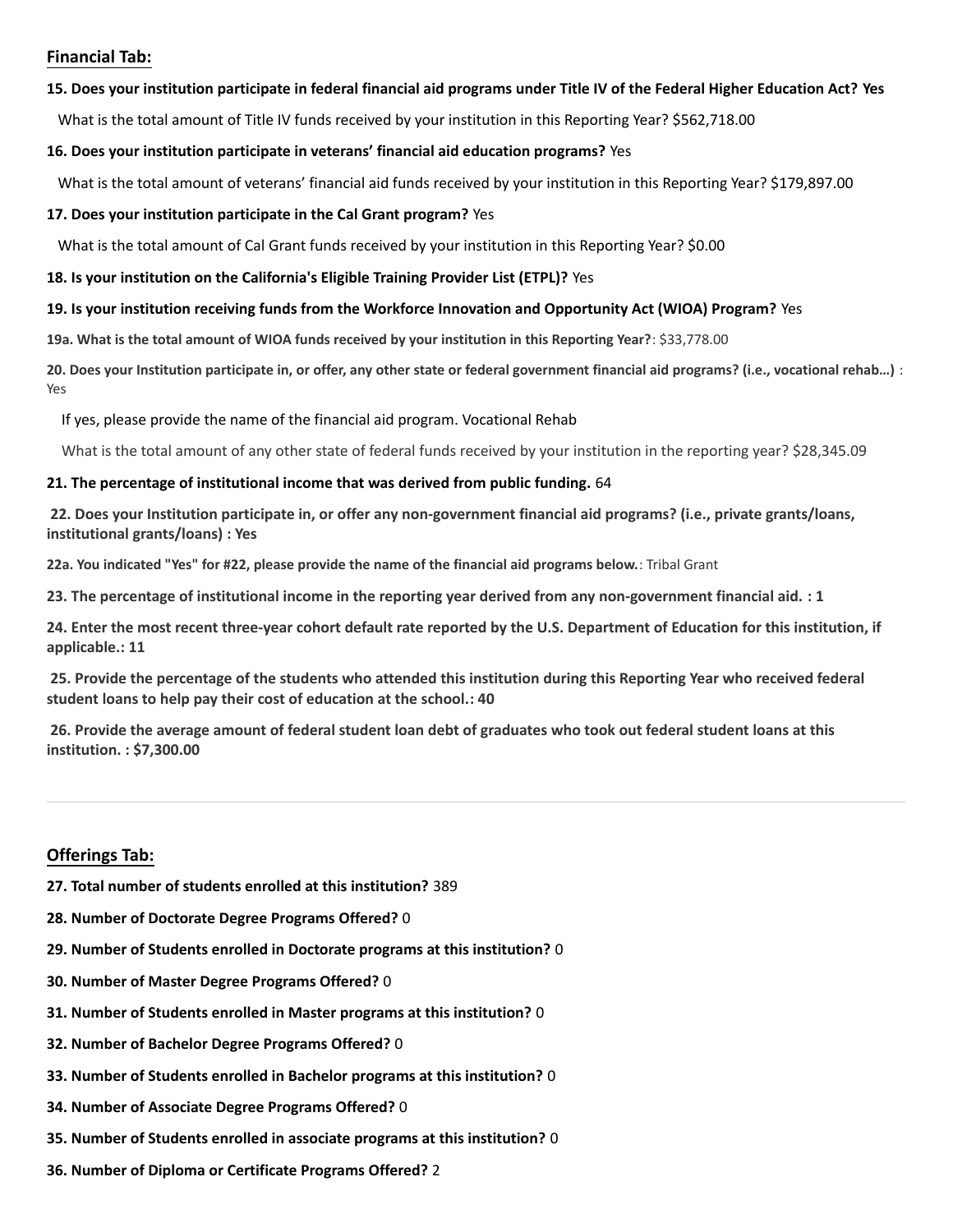#### **37. Number of Students enrolled in diploma or certificate programs at this institution? 389**

**Total Program Count**: 2

#### **Wesbite/Uploads Tab:**

**Institution Website:**  hhs.edu

**38. School Performance Fact Sheet Upload:** 2020 Healing Hands School of Holistic Health HHP and MT Performance Fact Sheets - BPPE Institution 3707991.pdf

- **39. Catalog Upload:** 2020-2021-Annual-Catalog.pdf
- **40. Enrollment Agreement Upload:** MT and HHP EA 20-21.pdf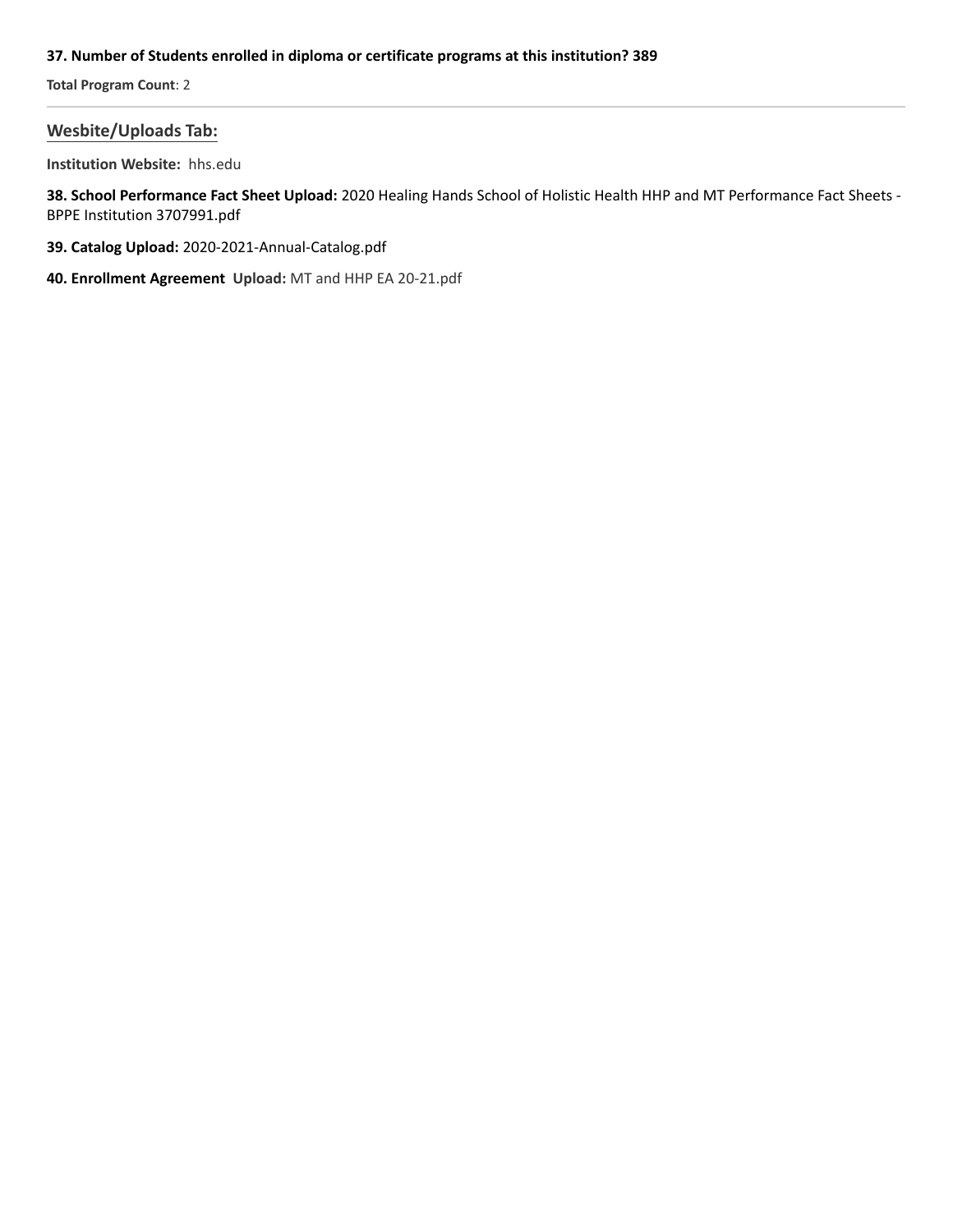2020 Annual Report



# Program Information Confirmation Document

## Institution Code: 3707991

## Institution Name: Healing Hands School of Holistic Health

## Program: Massage Therapist

All approved institutions are required to post the most current Annual Report submission, conspicuously on the homepage of their website. The Annual Report will be available on the Bureau's website 48 hours after Bureau staff has completed and finalized the review of your submission. You may access your complete Annual Report document on the Bureau's website at [https://www.bppe.ca.gov/webapps/summary\\_2018.php.](https://www.bppe.ca.gov/webapps/summary_2018.php) Once Bureau staff alert you that your entire submission is complete, you may either, 1. Copy the link associated with your institution's Annual Report and paste the link to your institution's website. OR 2. You may select your Annual Report by clicking "Annual Report" copy and paste the Annual Report document to your institution's website.

Because reviewing each institution's submission is a timely process, the Bureau recommends that you compile all the confirmation documents into one file, in the following order, and save as verification of your submission, until it is available on the Bureau's website:

Compile and merge all of the confirmation documents into one PDF file, in the following order:

1. One (1) 2020 Annual Report Institution Data Confirmation Document (sent when the Institution Data workflow is complete.) 2. All 2020 Annual Report Program Data Confirmation Documents (sent when each of the Program Data workflow is complete.) 3. All 2020 Annual Report Branch Location Data Confirmation Documents (sent when each of the Branch Data workflow is complete.) 4. All 2020 Annual Report Satellite Location Data Confirmation Documents (sent when each of the Satellite Data workflow is complete.)

Program Data submitted:

**Program Data Tab:**

- **1. Report Year:** 2020 **2. Institution Code:** 3707991
- **3. Institution Name:** Healing Hands School of Holistic Health

**Program Name Tab:**

**4. Program Name: Massage Therapist** 

**5. Degree/Program Level:** Diploma/Certificate **5a. Degree/Program Level Other:**

**6. Degree/Program Title: 6a. Degree/Program Title Other:**

**Financial and Graduation Tab:**

| 7. Number of Degrees or Diplomas<br>Awarded? 64                                                                     | 8. Total Charges for this<br>Program? \$7,800.00       | $\parallel$ 9. The percentage of enrolled students in<br>2017 receiving federal student loans to pay<br><b>for this program.</b> 28 |
|---------------------------------------------------------------------------------------------------------------------|--------------------------------------------------------|-------------------------------------------------------------------------------------------------------------------------------------|
| 10. The percentage of graduates in 2017<br>who took out federal student loans to pay<br><b>for this program.</b> 40 | 11. Number of Students Who<br>Began the Program? $133$ | <b>12. Students Available for Graduation? 133</b>                                                                                   |
| 13. On-time Graduates? 28                                                                                           | 14. Completion                                         | <b>15. 150% Completion Rate? 45.86466</b>                                                                                           |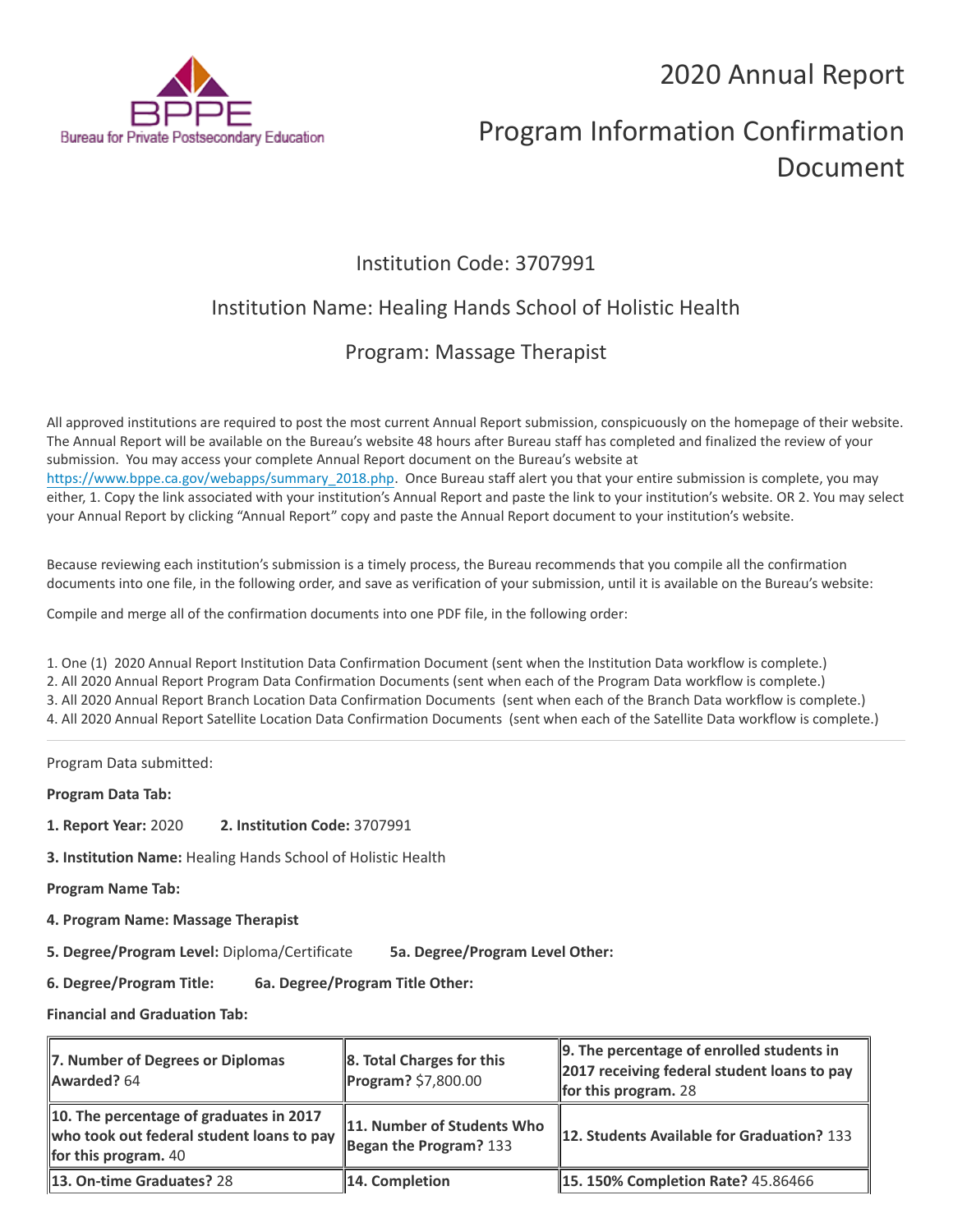#### **16. Is the above data taken from the Integrated Postsecondary Education Data System (IPEDS) of the United States Department of Education?** No

#### **Placement Data Tab:**

CEC § 94929.5 requires institutions to report placement data for every program that is designed or advertised to lead to a particular career, or advertised or promoted with any claim regarding job placement.

| 17. Graduates Available for<br><b>Employment?</b> 59                                           | 18 Graduates Employed in the<br>Field? 28                           | 19. Placement<br>Rate? 47.45763                      |  |  |
|------------------------------------------------------------------------------------------------|---------------------------------------------------------------------|------------------------------------------------------|--|--|
| 20. Graduates Employed in the field                                                            |                                                                     |                                                      |  |  |
| 20a. 20 to 29 hours per week? 2                                                                | 20b. At least 30 hours per week? 4                                  |                                                      |  |  |
| $\ $ 21. Indicate the number of graduates employed                                             |                                                                     |                                                      |  |  |
| 21a. In a single position in the field of study: 28<br>study: 0                                |                                                                     | 21b. Concurrent aggregated positions in the field of |  |  |
| 21c. Freelance/self-employed: 17<br>an employer who shares ownership with the institution: $0$ | 21d. By the institution or an employer owned by the institution, or |                                                      |  |  |

#### **Exam Passage Rate Tab:**

5 CCR §74112(j) requires the institution to collect the exam passage data directly from its graduates if the exam passage data is not available from the licensing agency.

**22. Does this educational program lead to an occupation that requires State licensing?** No

**22a. Do graduates have the option or requirement for more than one type of State licensing exam?**

 **Option/Requirement #1: Option/Requirement #2: Option/Requirement #3: Option/Requirement #4:**

**Exam Passage Rate - Year 1 Tab:**

**23. Name of the State licensing entity that licenses the field:** No

**24. Name of Exam?**

| <b>25. Number of Graduates Taking</b> | 26. Number Who Passed the | 27. Number Who Failed the | $\ $ 28. Passage |
|---------------------------------------|---------------------------|---------------------------|------------------|
| <b>State Exam?</b>                    | <b>State Exam?</b>        | <b>State Exam?</b>        | <b>IRate?</b>    |

**29. Is This Data from the State Licensing Agency that Administered the Exam? 29a. Name of Agency:**

**30. If the response to #29 is "No", provide a description of the process used for Attempting to Contact Students.**

**Exam Passage Rate - Year 2 Tab:**

**31. Name of the State licensing entity that licenses the field:**

**32. Name of Exam?**

| 33. Number of Graduates Taking | 34. Number Who Passed the | 35. Number Who Failed the | $\parallel$ 36. Passage |
|--------------------------------|---------------------------|---------------------------|-------------------------|
| <b>State Exam?</b>             | <b>IState Exam?</b>       | <b>State Exam?</b>        | $\parallel$ Rate?       |

**37. Is This Data from the State Licensing Agency that Administered the Exam? 37a. Name of Agency:**

**38. If the response to #37 is "No", provide a description of the process used for Attempting to Contact Students.** 

**Salary Data Tab:**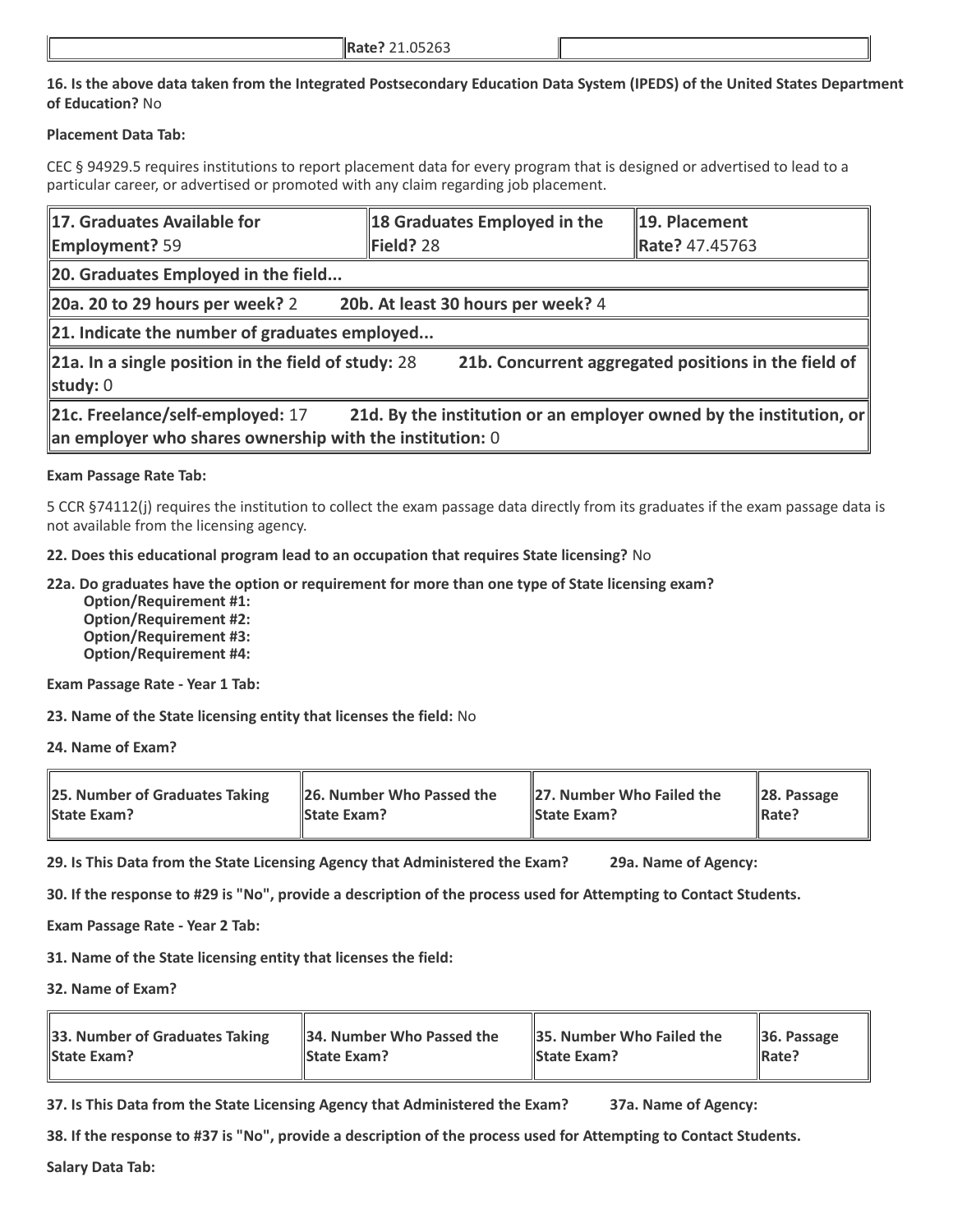CEC §94910(d) and 94929.5(a)(3) require the reporting of salary and wage information in increments of \$5,000.00 for graduates employed in the field of study.

#### **39. Graduates Available for Employment?** 59 **40. Graduates Employed in the Field of Study?** 28

**41. Graduates Employed in the Field of Study reported receiving the following salary or wage:**

| ∥\$0 - \$5,000: 0      | \$5,001 - \$10,000: 2                | $ \$10,001 - $15,000:2$ | $\parallel$ \$15,001 - \$20,000: 1   |
|------------------------|--------------------------------------|-------------------------|--------------------------------------|
| \$20,001 - \$25,000: 1 | $\parallel$ \$25,001 - \$30,000: 0   | \$30,001 - \$35,000: 1  | \$35,001 - \$40,000: 1               |
| \$40,001 - \$45,000: 1 | $\frac{1}{2}$ \$45,001 - \$50,000: 0 | \$50,001 - \$55,000: 0  | $\frac{1}{2}$ \$55,001 - \$60,000: 0 |
| \$60,001 - \$65,000: 1 | \$65,001 - \$70,000: 0               | \$70,001 - \$75,000: 0  | \$75,001 - \$80,000: 1               |
| \$80,001 - \$85,000: 0 | $\frac{1}{2}$ \$85,001 - \$90,000: 0 | \$90,001 - \$95,000: 0  | \$95,001 - \$100,000: 1              |
| Over \$100,001: 0      |                                      |                         |                                      |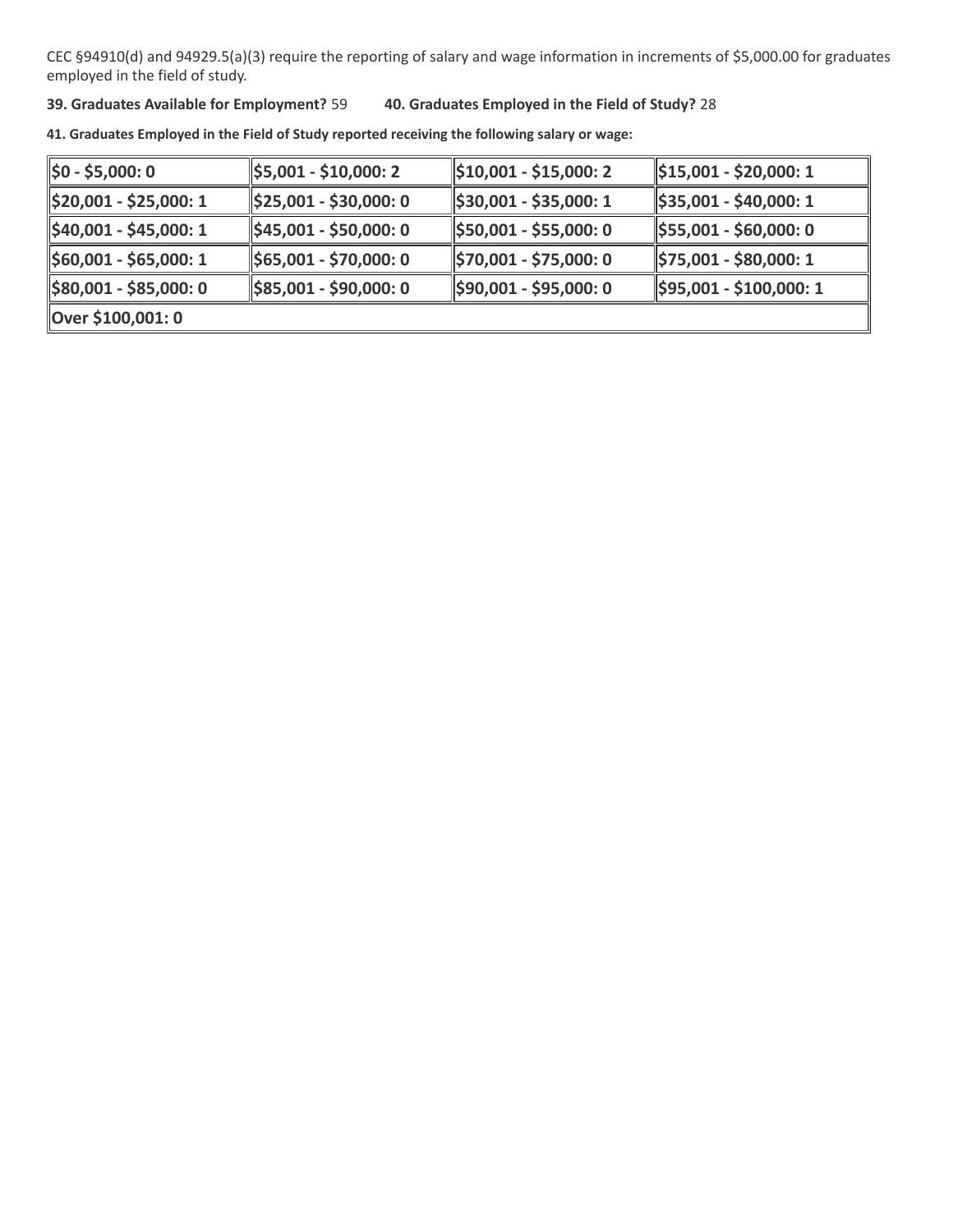2020 Annual Report



# Program Information Confirmation Document

## Institution Code: 3707991

## Institution Name: Healing Hands School of Holistic Health

## Program: Holistic Health Practitioner

All approved institutions are required to post the most current Annual Report submission, conspicuously on the homepage of their website. The Annual Report will be available on the Bureau's website 48 hours after Bureau staff has completed and finalized the review of your submission. You may access your complete Annual Report document on the Bureau's website at [https://www.bppe.ca.gov/webapps/summary\\_2018.php.](https://www.bppe.ca.gov/webapps/summary_2018.php) Once Bureau staff alert you that your entire submission is complete, you may either, 1. Copy the link associated with your institution's Annual Report and paste the link to your institution's website. OR 2. You may select your Annual Report by clicking "Annual Report" copy and paste the Annual Report document to your institution's website.

Because reviewing each institution's submission is a timely process, the Bureau recommends that you compile all the confirmation documents into one file, in the following order, and save as verification of your submission, until it is available on the Bureau's website:

Compile and merge all of the confirmation documents into one PDF file, in the following order:

1. One (1) 2020 Annual Report Institution Data Confirmation Document (sent when the Institution Data workflow is complete.) 2. All 2020 Annual Report Program Data Confirmation Documents (sent when each of the Program Data workflow is complete.) 3. All 2020 Annual Report Branch Location Data Confirmation Documents (sent when each of the Branch Data workflow is complete.) 4. All 2020 Annual Report Satellite Location Data Confirmation Documents (sent when each of the Satellite Data workflow is complete.)

Program Data submitted:

**Program Data Tab:**

- **1. Report Year:** 2020 **2. Institution Code:** 3707991
- **3. Institution Name:** Healing Hands School of Holistic Health

**Program Name Tab:**

**4. Program Name: Holistic Health Practitioner** 

**5. Degree/Program Level:** Diploma/Certificate **5a. Degree/Program Level Other:**

**6. Degree/Program Title: 6a. Degree/Program Title Other:**

**Financial and Graduation Tab:**

| 7. Number of Degrees or Diplomas<br><b>Awarded?</b> 43            | $\ $ 8. Total Charges for this<br>Program? \$130,000.00 | $\parallel$ 9. The percentage of enrolled students in<br>2017 receiving federal student loans to pay<br>for this program. $51$ |
|-------------------------------------------------------------------|---------------------------------------------------------|--------------------------------------------------------------------------------------------------------------------------------|
| 10. The percentage of graduates in 2017<br>for this program. $51$ | 11. Number of Students Who                              | 112. Students Available for Graduation? 111                                                                                    |
| 13. On-time Graduates? 11                                         | <b>14. Completion Rate? 9.90991</b>                     | <b>15. 150% Completion Rate? 36.03604</b>                                                                                      |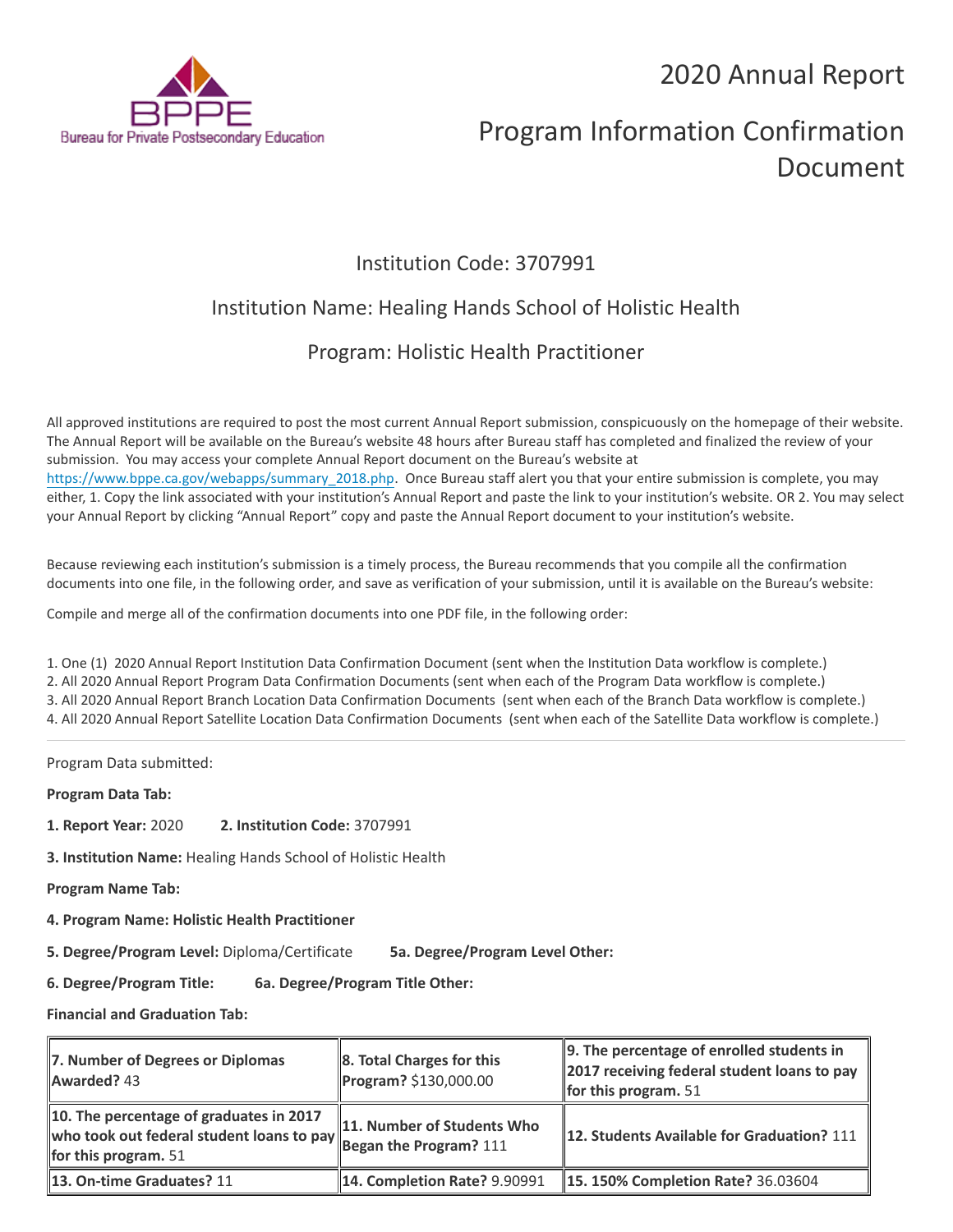#### **16. Is the above data taken from the Integrated Postsecondary Education Data System (IPEDS) of the United States Department of Education?** No

#### **Placement Data Tab:**

CEC § 94929.5 requires institutions to report placement data for every program that is designed or advertised to lead to a particular career, or advertised or promoted with any claim regarding job placement.

| 17. Graduates Available for<br><b>Employment?</b> 43                                                                           | 18 Graduates Employed in the<br>Field? $33$                         | 19. Placement<br>Rate? 76.74419 |  |  |
|--------------------------------------------------------------------------------------------------------------------------------|---------------------------------------------------------------------|---------------------------------|--|--|
| 20. Graduates Employed in the field                                                                                            |                                                                     |                                 |  |  |
| 20a. 20 to 29 hours per week? $4$                                                                                              | 20b. At least 30 hours per week? 2                                  |                                 |  |  |
| 21. Indicate the number of graduates employed                                                                                  |                                                                     |                                 |  |  |
| $\ $ 21a. In a single position in the field of study: 33<br>21b. Concurrent aggregated positions in the field of<br>study: $0$ |                                                                     |                                 |  |  |
| 21c. Freelance/self-employed: 20<br>an employer who shares ownership with the institution: $0$                                 | 21d. By the institution or an employer owned by the institution, or |                                 |  |  |

#### **Exam Passage Rate Tab:**

5 CCR §74112(j) requires the institution to collect the exam passage data directly from its graduates if the exam passage data is not available from the licensing agency.

**22. Does this educational program lead to an occupation that requires State licensing?** No

#### **22a. Do graduates have the option or requirement for more than one type of State licensing exam?**

 **Option/Requirement #1: Option/Requirement #2: Option/Requirement #3: Option/Requirement #4:**

**Exam Passage Rate - Year 1 Tab:**

**23. Name of the State licensing entity that licenses the field:** No

**24. Name of Exam?**

| 25. Number of Graduates Taking | 26. Number Who Passed the | 27. Number Who Failed the | $\ $ 28. Passage |
|--------------------------------|---------------------------|---------------------------|------------------|
| <b>State Exam?</b>             | <b>State Exam?</b>        | <b>State Exam?</b>        | Rate?            |

**29. Is This Data from the State Licensing Agency that Administered the Exam? 29a. Name of Agency:**

**30. If the response to #29 is "No", provide a description of the process used for Attempting to Contact Students.**

**Exam Passage Rate - Year 2 Tab:**

**31. Name of the State licensing entity that licenses the field:**

**32. Name of Exam?**

| 33. Number of Graduates Taking | 34. Number Who Passed the | <b>35. Number Who Failed the</b> | $\parallel$ 36. Passage |
|--------------------------------|---------------------------|----------------------------------|-------------------------|
| <b>State Exam?</b>             | <b>State Exam?</b>        | <b>State Exam?</b>               | $\parallel$ Rate?       |

**37. Is This Data from the State Licensing Agency that Administered the Exam? 37a. Name of Agency:**

**38. If the response to #37 is "No", provide a description of the process used for Attempting to Contact Students.** 

**Salary Data Tab:**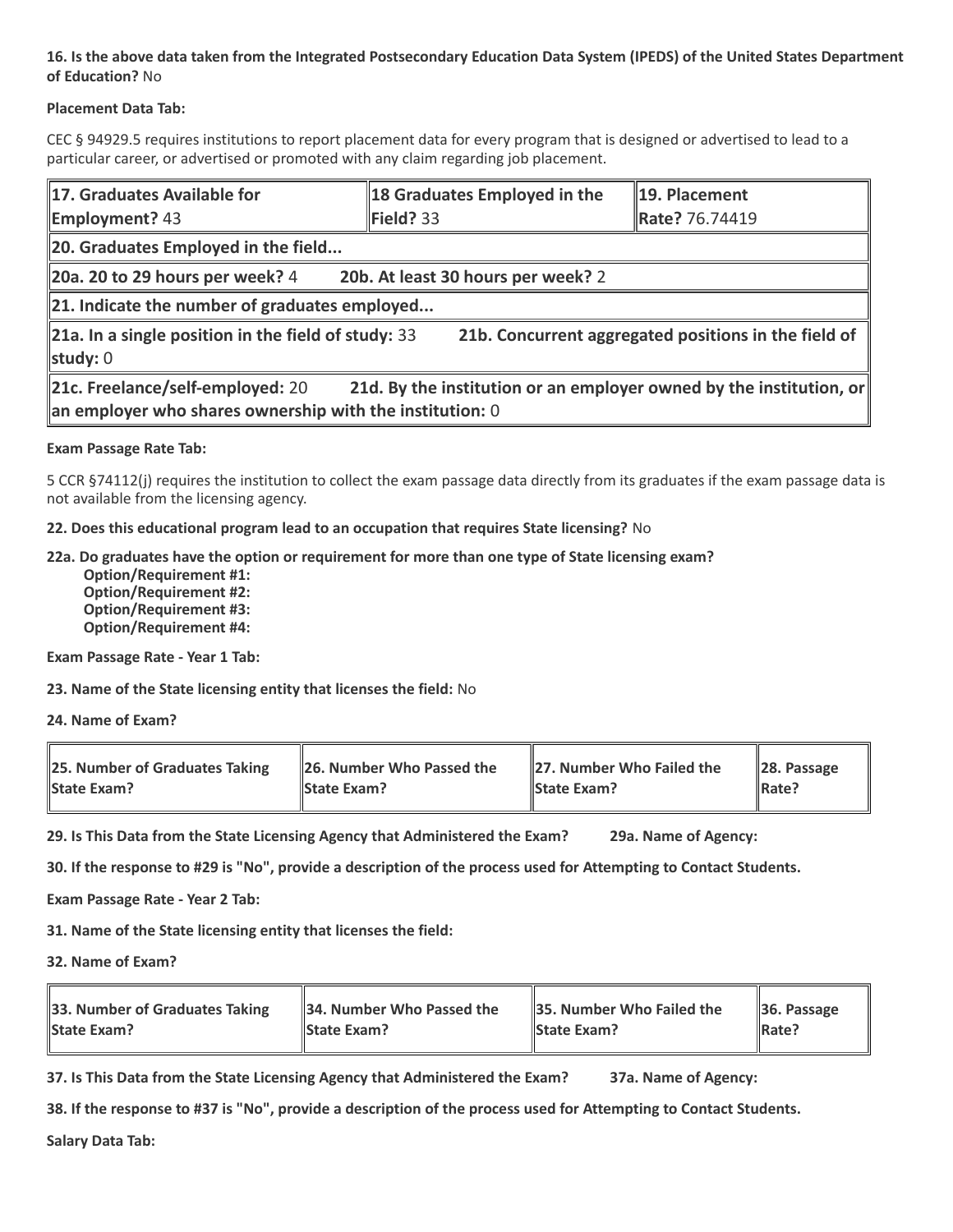CEC §94910(d) and 94929.5(a)(3) require the reporting of salary and wage information in increments of \$5,000.00 for graduates employed in the field of study.

#### **39. Graduates Available for Employment?** 43 **40. Graduates Employed in the Field of Study?** 33

**41. Graduates Employed in the Field of Study reported receiving the following salary or wage:**

| ∥\$0 - \$5,000: 0                  | \$5,001 - \$10,000: 2                | $\parallel$ \$10,001 - \$15,000: 4 | $\parallel$ \$15,001 - \$20,000: 2   |
|------------------------------------|--------------------------------------|------------------------------------|--------------------------------------|
| \$20,001 - \$25,000: 5             | $\parallel$ \$25,001 - \$30,000: 0   | \$30,001 - \$35,000: 2             | $ \$35,001 - $40,000:2$              |
| $\parallel$ \$40,001 - \$45,000: 0 | $\frac{1}{2}$ \$45,001 - \$50,000: 0 | \$50,001 - \$55,000: 0             | $\frac{1}{2}$ \$55,001 - \$60,000: 0 |
| \$60,001 - \$65,000: 1             | \$65,001 - \$70,000: 0               | \$70,001 - \$75,000: 0             | \$75,001 - \$80,000: 1               |
| \$80,001 - \$85,000: 0             | $\frac{1}{2}$ \$85,001 - \$90,000: 0 | \$90,001 - \$95,000: 0             | \$95,001 - \$100,000: 0              |
| Over \$100,001: 0                  |                                      |                                    |                                      |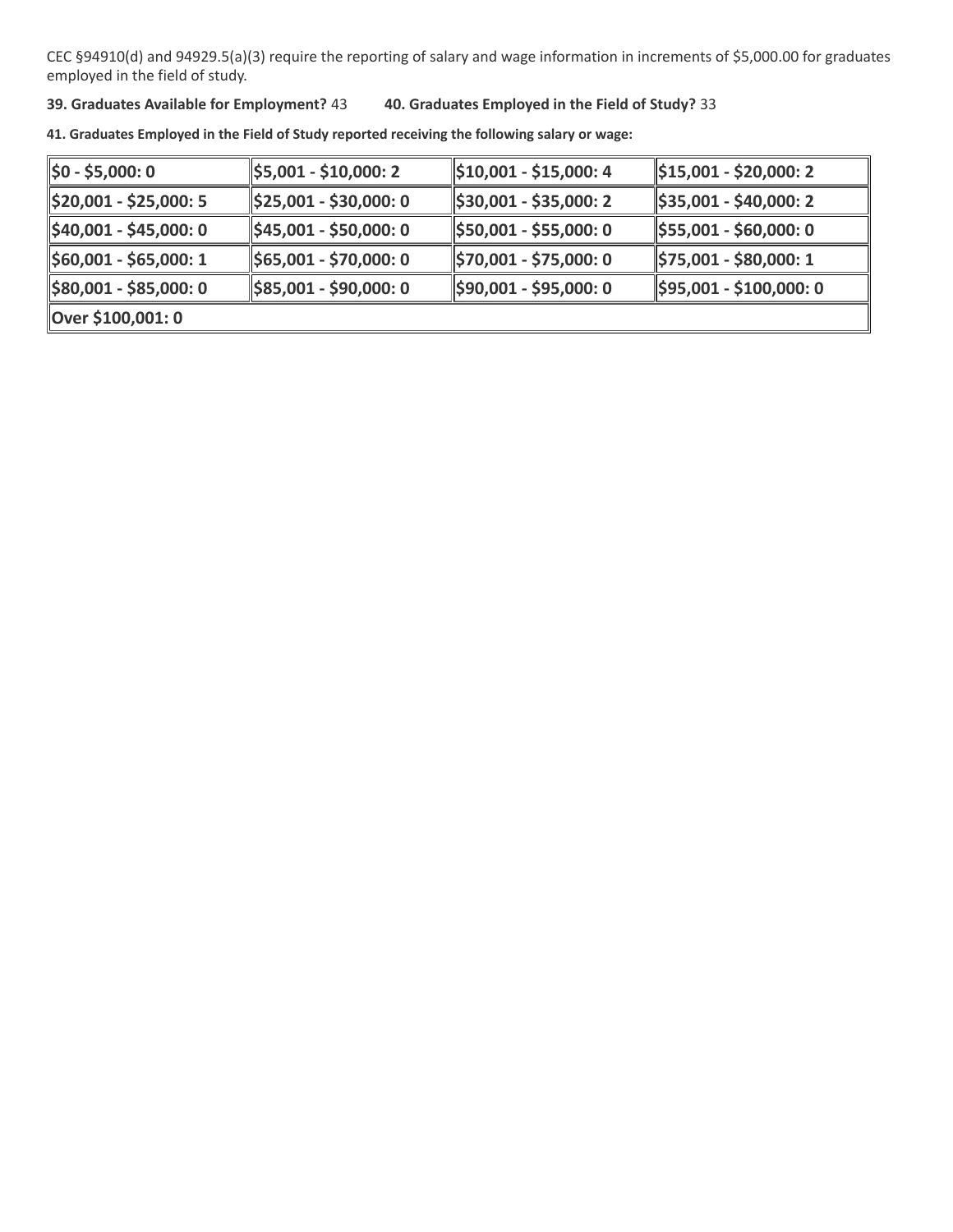

# Satellite Information Confirmation Document

### Institution Code: 3707991

## Institution Name: Healing Hands School of Holistic Health

Satellite Location: 9025 Balboa Avenue, Suite 130, CA 92123

All approved institutions are required to post links to the most current Annual Report submission, conspicuously on the homepage of their website. The Annual Report will be available on the Bureau's website ([https://www.bppe.ca.gov/webapps/summary\\_2018.php\)](https://www.bppe.ca.gov/webapps/summary_2018.php), 48 hours after Bureau staff has completed and finalized the review of your submission. You may access your entire submission to either, 1. Copy the link associated with your institution's Annual Report and paste the link to your institution's website. OR 2. You may select your Annual Report by clicking "Annual Report" copy and paste the Annual Report document to your institution's website.

Because reviewing each institution's submission is a timely process, the Bureau recommends that you compile all the confirmation documents into one file, in the following order, and save as verification of your submission, until it is available on the Bureau's website:

Compile and merge all of the confirmation documents into one PDF file, in the following order:

1. One (1) 2020 Annual Report Institution Data Confirmation Document (sent when the Institution Data workflow is complete.)

2. All 2020 Annual Report Program Data Confirmation Documents (sent when each of the Program Data workflow is complete.)

3. All 2020 Annual Report Branch Location Data Confirmation Documents (sent when each of the Branch Data workflow is complete.) 4. All 2020 Annual Report Satellite Location Data Confirmation Documents (sent when each of the Satellite Data workflow is complete.)

Institution Satellite Location Data submitted:

**1. Report Year: 2020 2. Institution Code:** 3707991

**3. Institution Name:** Healing Hands School of Holistic Health

**4. Street Address (physical location): 9025 Balboa Avenue, Suite 130**

**5. City:** San Diego 6**. State:** CA 7**. Zip Code: 92123**